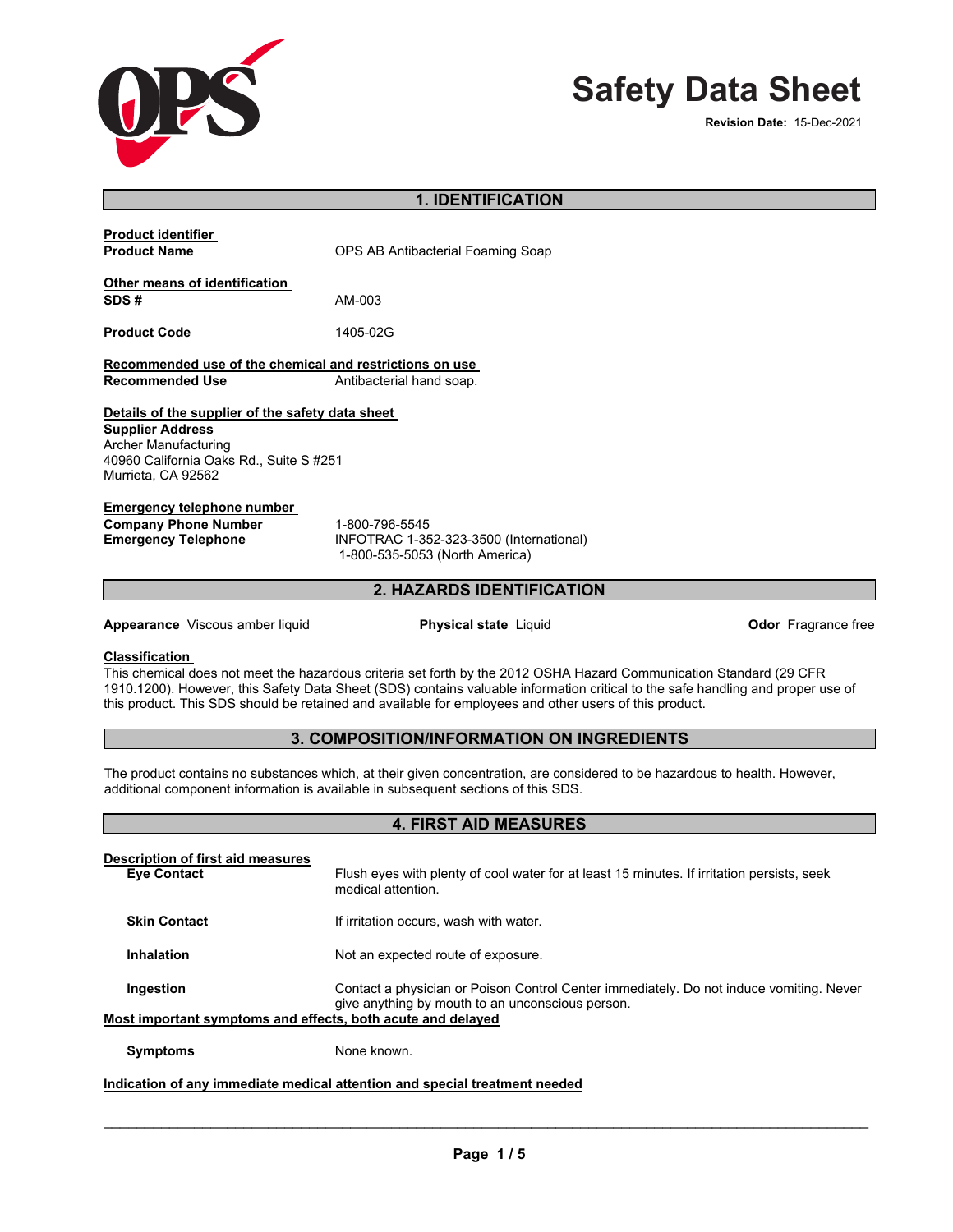#### **OPS AB Antibacterial Foaming Soap Revision Date:** 15-Dec-2021

\_\_\_\_\_\_\_\_\_\_\_\_\_\_\_\_\_\_\_\_\_\_\_\_\_\_\_\_\_\_\_\_\_\_\_\_\_\_\_\_\_\_\_\_\_\_\_\_\_\_\_\_\_\_\_\_\_\_\_\_\_\_\_\_\_\_\_\_\_\_\_\_\_\_\_\_\_\_\_\_\_\_\_\_\_\_\_\_\_\_\_\_\_ **Notes to Physician Treat symptomatically.** 

#### **5. FIRE-FIGHTING MEASURES**

#### **Suitable Extinguishing Media**

Use extinguishing measures that are appropriate to local circumstances and the surrounding environment.

#### **Unsuitable Extinguishing Media** None known.

#### **Specific Hazards Arising from the Chemical**

Product is not flammable or combustible.

#### **Protective equipment and precautions for firefighters**

As in any fire, wear self-contained breathing apparatus pressure-demand, MSHA/NIOSH (approved or equivalent) and full protective gear.

#### **6. ACCIDENTAL RELEASE MEASURES**

| Personal precautions, protective equipment and emergency procedures   |                                                                                                                                                                                                               |  |  |  |  |
|-----------------------------------------------------------------------|---------------------------------------------------------------------------------------------------------------------------------------------------------------------------------------------------------------|--|--|--|--|
| <b>Personal Precautions</b>                                           | Use personal protective equipment as required.                                                                                                                                                                |  |  |  |  |
| <b>Environmental precautions</b>                                      |                                                                                                                                                                                                               |  |  |  |  |
| <b>Environmental precautions</b>                                      | Avoid contact of large amounts of spilled material runoff with soil and surface waterways.<br>See Section 12 for additional Ecological Information.                                                           |  |  |  |  |
| Methods and material for containment and cleaning up                  |                                                                                                                                                                                                               |  |  |  |  |
| <b>Methods for Containment</b>                                        | Prevent further leakage or spillage if safe to do so.                                                                                                                                                         |  |  |  |  |
| <b>Methods for Clean-Up</b>                                           | Absorb with inert material. Flush area with water.                                                                                                                                                            |  |  |  |  |
| 7. HANDLING AND STORAGE                                               |                                                                                                                                                                                                               |  |  |  |  |
| <b>Precautions for safe handling</b>                                  |                                                                                                                                                                                                               |  |  |  |  |
| <b>Advice on Safe Handling</b>                                        | Handle in accordance with good industrial hygiene and safety practice.                                                                                                                                        |  |  |  |  |
| Conditions for safe storage, including any incompatibilities          |                                                                                                                                                                                                               |  |  |  |  |
| <b>Storage Conditions</b>                                             | Keep container tightly closed. Store between 0°C (32°F) to 50°C (122°F). Keep exposed<br>cartridges out of reach of children. If swallowed, get medical help or contact a poison<br>control center right away |  |  |  |  |
| <b>Incompatible Materials</b>                                         | None known.                                                                                                                                                                                                   |  |  |  |  |
|                                                                       | 8. EXPOSURE CONTROLS/PERSONAL PROTECTION                                                                                                                                                                      |  |  |  |  |
| <b>Exposure Guidelines</b>                                            | This product, as supplied, does not contain any hazardous materials with occupational<br>exposure limits established by the region specific regulatory bodies                                                 |  |  |  |  |
| <b>Appropriate engineering controls</b>                               |                                                                                                                                                                                                               |  |  |  |  |
| <b>Engineering Controls</b>                                           | Good general ventilation should be sufficient to control worker exposure to airborne<br>contaminants.                                                                                                         |  |  |  |  |
| Individual protection measures, such as personal protective equipment |                                                                                                                                                                                                               |  |  |  |  |

\_\_\_\_\_\_\_\_\_\_\_\_\_\_\_\_\_\_\_\_\_\_\_\_\_\_\_\_\_\_\_\_\_\_\_\_\_\_\_\_\_\_\_\_\_\_\_\_\_\_\_\_\_\_\_\_\_\_\_\_\_\_\_\_\_\_\_\_\_\_\_\_\_\_\_\_\_\_\_\_\_\_\_\_\_\_\_\_\_\_\_\_\_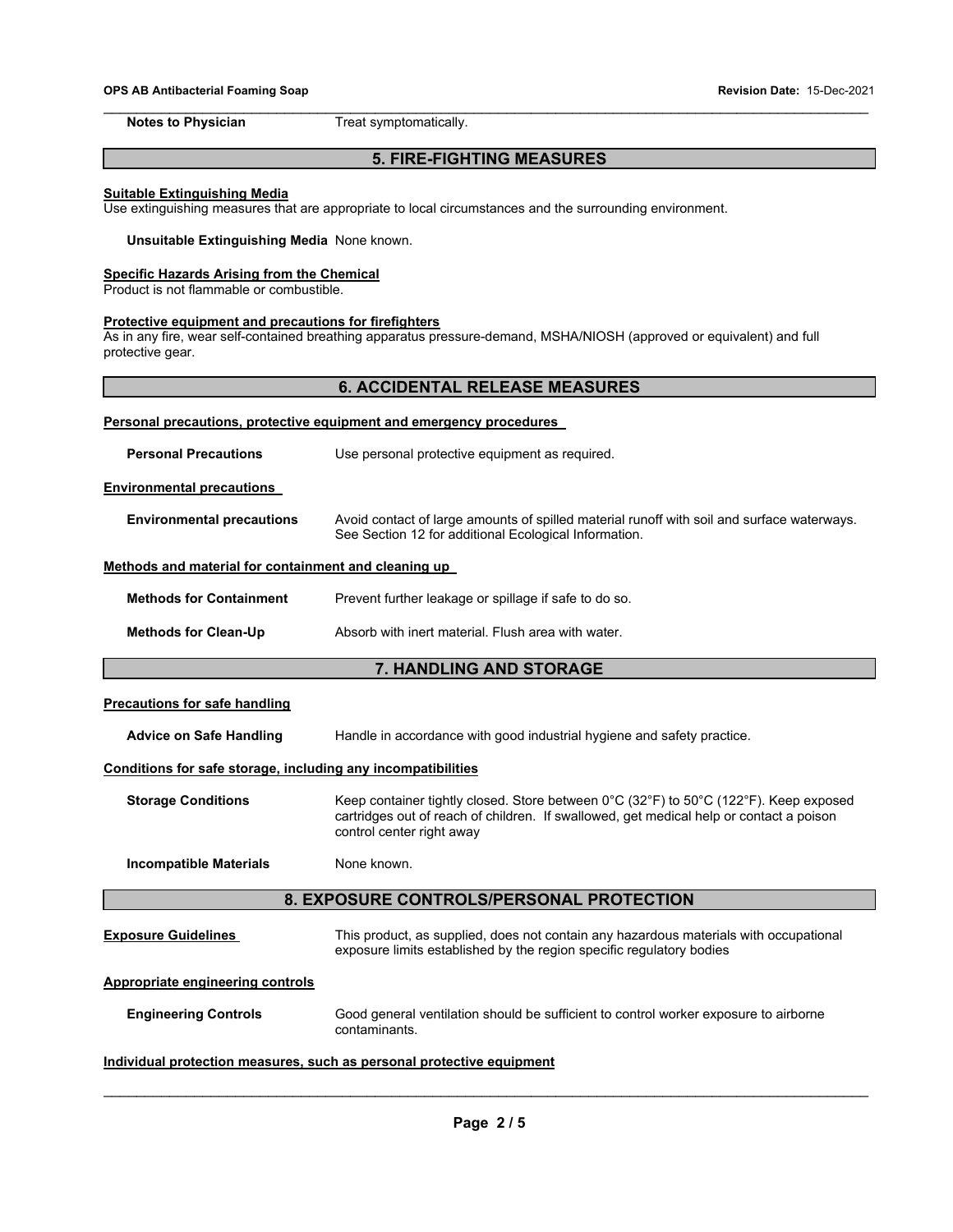| <b>Eye/Face Protection</b>                                                                            | No protective equipment is needed under normal use conditions. |  |
|-------------------------------------------------------------------------------------------------------|----------------------------------------------------------------|--|
| <b>Skin and Body Protection</b>                                                                       | No protective equipment is needed under normal use conditions. |  |
| <b>Respiratory Protection</b>                                                                         | No protective equipment is needed under normal use conditions. |  |
| General Hygiene Considerations Handle in accordance with good industrial hygiene and safety practice. |                                                                |  |

#### **9. PHYSICAL AND CHEMICAL PROPERTIES**

\_\_\_\_\_\_\_\_\_\_\_\_\_\_\_\_\_\_\_\_\_\_\_\_\_\_\_\_\_\_\_\_\_\_\_\_\_\_\_\_\_\_\_\_\_\_\_\_\_\_\_\_\_\_\_\_\_\_\_\_\_\_\_\_\_\_\_\_\_\_\_\_\_\_\_\_\_\_\_\_\_\_\_\_\_\_\_\_\_\_\_\_\_

#### **Information on basic physical and chemical properties**

**Physical state** Liquid

| Appearance                             | Amber liquid          |  |
|----------------------------------------|-----------------------|--|
| Color                                  | Amber                 |  |
|                                        |                       |  |
| Property                               | <b>Values</b>         |  |
| рH                                     | 6.0 typical           |  |
| Melting point / freezing point         | Not determined        |  |
| Boiling point / boiling range          | Not determined        |  |
| <b>Flash point</b>                     | Not determined        |  |
| <b>Evaporation Rate</b>                | $<$ 1                 |  |
| <b>Flammability (Solid, Gas)</b>       | Liquid-Not applicable |  |
| <b>Flammability Limit in Air</b>       |                       |  |
| <b>Upper flammability or explosive</b> | Not determined        |  |
| limits                                 |                       |  |
| Lower flammability or explosive        | Not determined        |  |
| limits                                 |                       |  |
| <b>Vapor Pressure</b>                  | Not determined        |  |
| <b>Vapor Density</b>                   | Not determined        |  |
| <b>Relative Density</b>                | Not determined        |  |
| <b>Water Solubility</b>                | Not determined        |  |
| <b>Solubility in other solvents</b>    | Not determined        |  |
| <b>Partition Coefficient</b>           | Not determined        |  |
| <b>Autoignition temperature</b>        | Not determined        |  |
| <b>Decomposition temperature</b>       | Not determined        |  |
| <b>Kinematic viscosity</b>             | Not determined        |  |
| <b>Dynamic Viscosity</b>               | Not determined        |  |
| <b>Explosive Properties</b>            | Not determined        |  |
| <b>Oxidizing Properties</b>            | Not determined        |  |
|                                        |                       |  |

**Odor Threshold** 

**Odor**<br> **Appearance** *Codor* **Threshold**<br> **A** Not determined

**Remarks • Method** 

### **10. STABILITY AND REACTIVITY**

#### **Reactivity**

Not reactive under normal conditions.

#### **Chemical stability**

Stable under recommended storage conditions. **Possibility of hazardous reactions**  None under normal processing.

**Conditions to Avoid**  None known. **Incompatible materials**  None known.

**Hazardous decomposition products**  Carbon oxides.

\_\_\_\_\_\_\_\_\_\_\_\_\_\_\_\_\_\_\_\_\_\_\_\_\_\_\_\_\_\_\_\_\_\_\_\_\_\_\_\_\_\_\_\_\_\_\_\_\_\_\_\_\_\_\_\_\_\_\_\_\_\_\_\_\_\_\_\_\_\_\_\_\_\_\_\_\_\_\_\_\_\_\_\_\_\_\_\_\_\_\_\_\_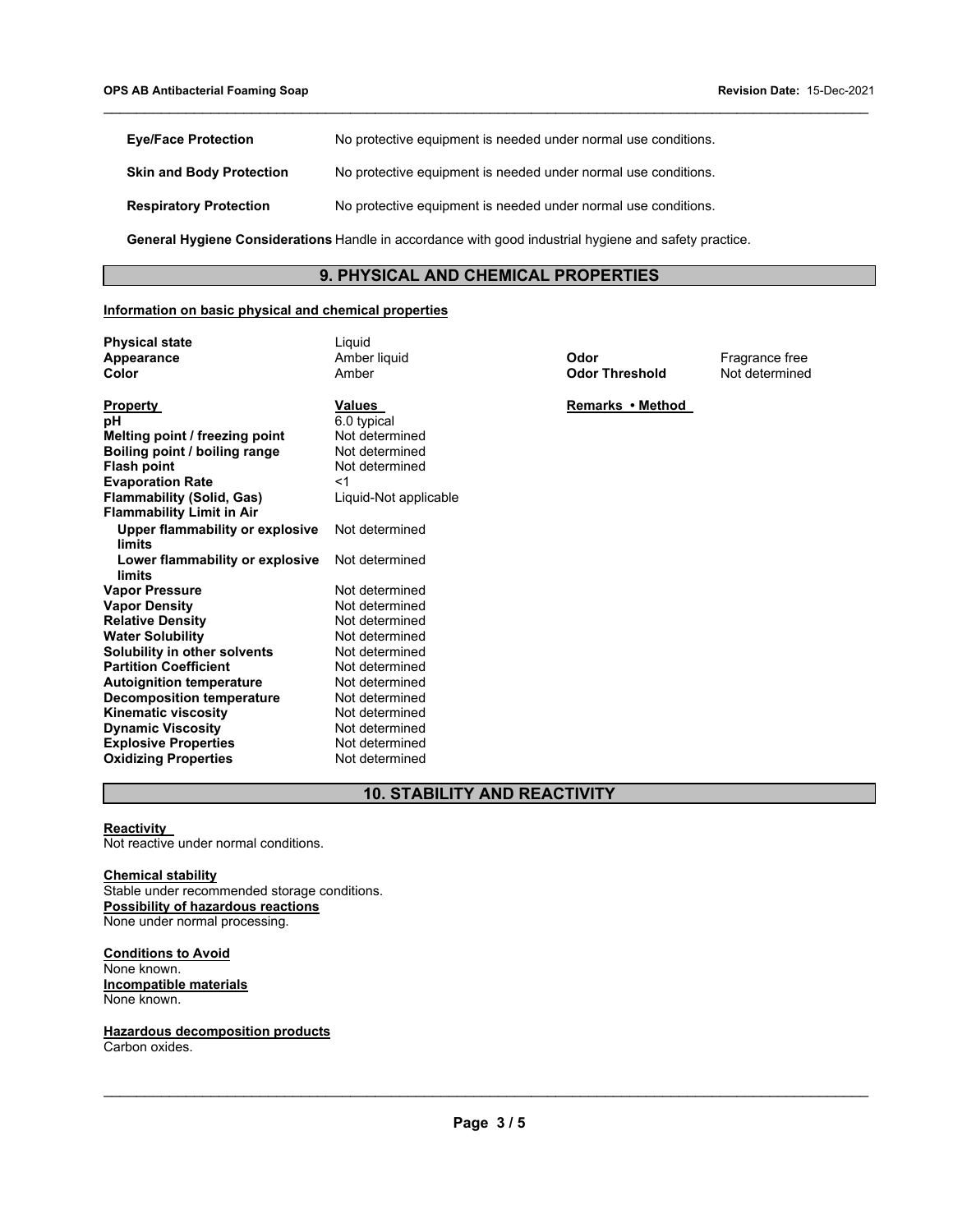#### $\_$  ,  $\_$  ,  $\_$  ,  $\_$  ,  $\_$  ,  $\_$  ,  $\_$  ,  $\_$  ,  $\_$  ,  $\_$  ,  $\_$  ,  $\_$  ,  $\_$  ,  $\_$  ,  $\_$  ,  $\_$  ,  $\_$  ,  $\_$  ,  $\_$  ,  $\_$  ,  $\_$  ,  $\_$  ,  $\_$  ,  $\_$  ,  $\_$  ,  $\_$  ,  $\_$  ,  $\_$  ,  $\_$  ,  $\_$  ,  $\_$  ,  $\_$  ,  $\_$  ,  $\_$  ,  $\_$  ,  $\_$  ,  $\_$  , **11. TOXICOLOGICAL INFORMATION**

| Information on likely routes of exposure<br><b>Product Information</b>                                                 |                                                                                                                                              |  |  |  |  |
|------------------------------------------------------------------------------------------------------------------------|----------------------------------------------------------------------------------------------------------------------------------------------|--|--|--|--|
| <b>Eye Contact</b>                                                                                                     | Avoid contact with eyes.                                                                                                                     |  |  |  |  |
| <b>Skin Contact</b>                                                                                                    | Not expected to be a skin irritant during prescribed use.                                                                                    |  |  |  |  |
| <b>Inhalation</b>                                                                                                      | Not expected to be an inhalation hazard during prescribed use.                                                                               |  |  |  |  |
| Ingestion                                                                                                              | Do not ingest.                                                                                                                               |  |  |  |  |
| <b>Component Information</b><br>Not available                                                                          |                                                                                                                                              |  |  |  |  |
|                                                                                                                        | <b>Symptoms related to the physical, chemical and toxicological characteristics</b>                                                          |  |  |  |  |
| <b>Symptoms</b>                                                                                                        | Please see section 4 of this SDS for symptoms.                                                                                               |  |  |  |  |
|                                                                                                                        | Delayed and immediate effects as well as chronic effects from short and long-term exposure                                                   |  |  |  |  |
| Carcinogenicity                                                                                                        | Based on the information provided, this product does not contain any carcinogens or<br>potential carcinogens as listed by OSHA, IARC or NTP. |  |  |  |  |
| <b>Numerical measures of toxicity</b><br>Not determined                                                                |                                                                                                                                              |  |  |  |  |
|                                                                                                                        | <b>12. ECOLOGICAL INFORMATION</b>                                                                                                            |  |  |  |  |
| <b>Ecotoxicity</b><br>Toxic to aquatic life with long lasting effects.<br>Persistence/Degradability<br>Not determined. |                                                                                                                                              |  |  |  |  |
| <b>Bioaccumulation</b><br>There is no data for this product.                                                           |                                                                                                                                              |  |  |  |  |
| <b>Mobility</b><br>Not determined                                                                                      |                                                                                                                                              |  |  |  |  |
| <b>Other Adverse Effects</b><br>Not determined                                                                         |                                                                                                                                              |  |  |  |  |
|                                                                                                                        | <b>13. DISPOSAL CONSIDERATIONS</b>                                                                                                           |  |  |  |  |
| <b>Waste Treatment Methods</b><br><b>Disposal of Wastes</b>                                                            | Disposal should be in accordance with applicable regional, national and local laws and<br>regulations.                                       |  |  |  |  |
| <b>Contaminated Packaging</b>                                                                                          | Disposal should be in accordance with applicable regional, national and local laws and<br>regulations.                                       |  |  |  |  |
| <b>14. TRANSPORT INFORMATION</b>                                                                                       |                                                                                                                                              |  |  |  |  |
| <b>Note</b>                                                                                                            | Please see current shipping paper for most up to date shipping information, including<br>exemptions and special circumstances.               |  |  |  |  |
| <u>DOT</u>                                                                                                             | Not regulated                                                                                                                                |  |  |  |  |